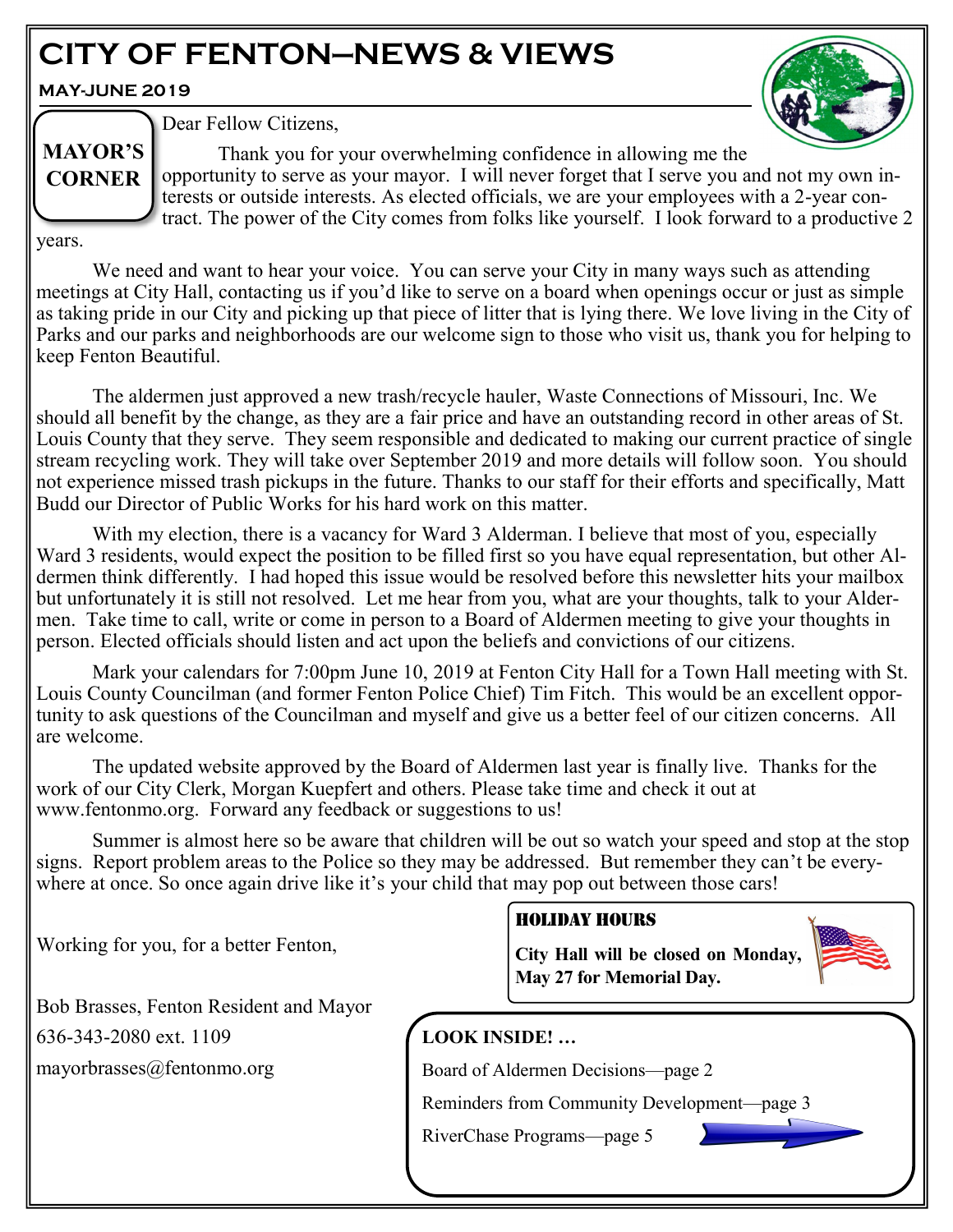#### **PLANNING & ZONING COMMISSION PUBLIC HEARING NOTICE**



On **Tuesday, June 4, 2019,** the Planning & Zoning Commission will hold a Public Hearing at 7:00 p.m. during their regularly scheduled meeting at City Hall to consider the following:

#### **OLD BUSINESS:**

- Consideration of amendments to Chapter 470—Additional Non-Residential District Regulations of the Zoning Code.
- A Petition by Sonsvic, LLC, for a Special Use Permit to expand an existing motel (Motel 6) into an existing, vacant building on-site at 1860 Bowles Avenue. The parcel is zoned "HP-1" Hospitality Park District. CASE 2019-SUP-03 was WITHDRAWN by the Petitioner.
- A Petition by David J. Hyde, III, Trustee of David J. Hyde III R.L.T. UDT 11/20/2014, to subdivide an existing 1.64 acre lot, described as Lot-5 A of the Rudder Consolidation Plat, into two (2) lots. The parcel is addressed as 1735 Rudder Road Industrial Park Drive and is zoned "BP-3" Business Park District. CASE 2019-SUB-01 was WITH-DRAWN by the Petitioner.
- A Petition by Infinity Hospitality, LLC, for a Special Use Permit to operate a hotel (Quality Inn & Suites by Choice Hotel) at 800 S. Highway Drive. The property is zoned "HP-1" Hospitality Park District.
- A Petition by Infinity Hospitality, LLC, for Site Plan Review of a proposed addition to an existing hotel building and a proposed 29,000 square-foot building at 800 S. Highway Drive. The property is zoned "HP-1" Hospitality Park District.
- Consideration of amendments to Chapters 450 and 495 of the Zoning Code pertaining to drive-through services and off-street parking and loading requirements.
- Consideration of amendments to Section 400.030 Definitions and Section 476.010 Land Use Matrix pertaining to automotive and commercial motor vehicle definitions and related permitted uses and uses allowed by Special Use Permit.

#### **NEW BUSINESS:**

- Consideration of amendments to the definition for Hotel under Section 400.030 of the Zoning Code.
- Consideration of an amendment to Section 476.010 Land Use Matrix of the Zoning Code to allow Distilleries as a use allowed under a Special Use Permit in the "BP-3" Business Park District.
- Consideration of amendments to Chapter 480—Subdivision Regulations of the Zoning Code.
- Consideration of amendments to Chapter 405—Planning and Zoning Commission of the Zoning Code.
- A Petition by Alliance Credit Union c/o Warren Sign Company for review of a Sign Plan for proposed signage at 1280 S. Highway Drive. The parcel is zoned "BP-1" Business Park District.
- $\checkmark$  A Petition by US Capital Development for Site Plan Review of two (2) proposed warehouse buildings ("Buildings 7 and 8 at Fenton Logistics Park"), containing 192,800 square feet each, at 2055 Fenton Logistics Park Boulevard. The property is zoned "PID" Planned Industrial Development.

#### **PUBLIC HEARING NOTICE: COMMUNITY DEVELOPMENT BLOCK GRANT FUNDS**

The City of Fenton will hold a Public Hearing to discuss the allocation of \$20,000 in Community Development Block Grant Funds which will become available after January 1, 2020. The Public Hearing will be held at 6:45 p.m. on Thursday, June 6, 2019 at Fenton City Hall. To further its commitment to fair and equitable treatment of all citizens, the City of Fenton has enacted and/or enforces the following:

- A Fair Housing Ordinance prohibiting unlawful discrimination against any person because of race, sex, color, religion, disability, familial status or national origin;
- A Policy of Nondiscrimination on the basis of Disability in the admission or access to, or employment in its federally assisted programs or activities;
- A Policy of Equal Opportunity to Participate in Municipal Programs and Services regardless of race, color, religion, sex, age, disability, familial status, national origin, or political affiliation;
- A requirement for bidding on CDBG activities that promotes employment opportunities created by HUD funding and that these opportunities be afforded to low-income community residents and business.

If you would like information regarding the above policies or if you believe you have been unlawfully discriminated against, contact the following municipal official or employee who has been designated to coordinate compliance with equal opportunity requirements referenced above:

Lisa Peck, City Administrator (636) 343-2080

625 New Smizer Mill Road, Fenton, MO 63026

If you are a person with a disability or have special needs in order to participate in this Public Hearing, please contact:

Lisa Peck at (636) 343-2080 or 1-800-735-2966 RE-LAY MO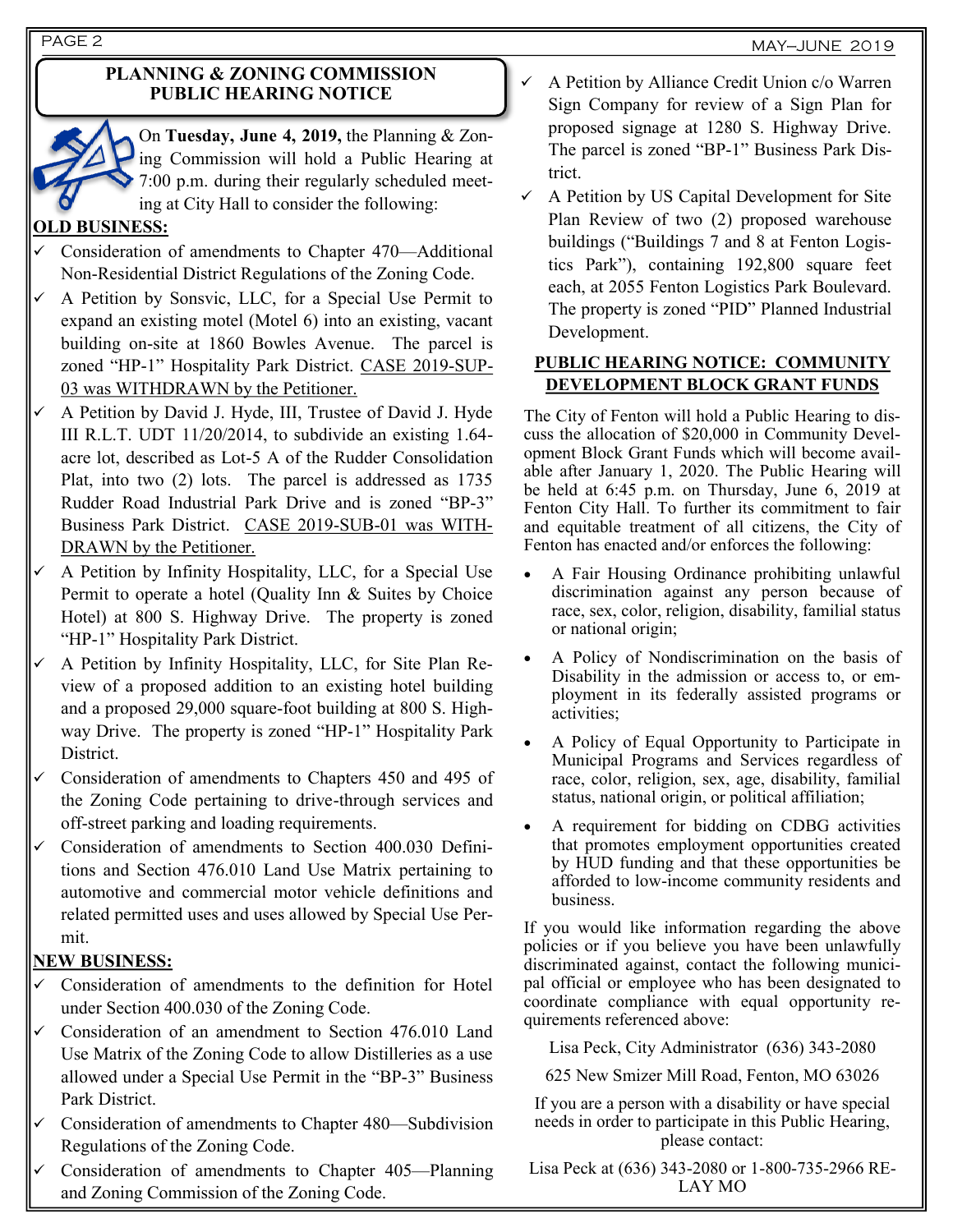

Every Monday morning the Public Works crews start collecting lawn debris. All biodegradable bags (with orange stickers) and sticks/ limbs that are bundled no longer

than four (4) feet (no orange stickers needed) will be picked up. Since this service is so popular during this time of year, it might take our crews two, three or sometimes four days to collect everything. All lawn debris set out by 7:00 a.m. Monday will be picked up that week.



*A few reminders from* 

## *Community Development:*

#### LICENSE FOR INCIDENTAL USE

If you plan to place any temporary structure, including construction dumpsters and/or material, in the public right-of-way, a License for Incidental Use will be required. Please contact the Community Development Department at 636-349-8110 for more information and to obtain an application.

#### ORDINANCE REMINDER CONCERNING RESIDENTIAL TRASH & RECYCLING **CONTAINERS**

All solid waste and recycling containers shall be stored within an enclosed structure, **OR** behind the



**OR** where the containers are not visible from the street.



# **YARD WASTE PROGRAM HOLIDAY TRASH/RECYCLING SCHEDULE**

Due to the Memorial Day holiday, there will be **no trash pick up on Monday, May 27.**

- Monday trash pick up will move to **Tuesday, May 28**
- Thursday recycling pick up will move to **Friday, May 31**

#### **ST. LOUIS COUNTY POLICE FENTON PRECINCT**

# **SPEED LIMIT**

With warmer weather, our children will be enjoying the outdoors. Help us to provide a safe and secure environment for both you and your children by paying special attention to the speed limit in your subdivision. The City of Fenton maintains a **20 miles per hour** speed limit on all residential streets within the city limits.



#### **PARKING**

We would like to remind you to be courteous of your neighbors while parking on the streets in your subdivisions. Please be aware of the location of your vehicles, as they may block driveways and mailboxes, prohibiting postal workers from delivering mail.

We would also like to remind residents that there are ordinances for St. Louis County and City of Fenton against parking in fire lanes. Please be cognizant of this when in shopping areas, such as Fenton Crossing and Gravois Bluffs.

**Neighborhood Policing Officer Julia Weston Precinct Phone (636) 349-8120 625 New Smizer Mill Road Fenton, MO 63026**

#### **SALES TAX REDISTRIBUTIONS TO ST. LOUIS COUNTY FOR APRIL 2019**

| "A" Sales Tax Summary |                      | "B" (Pool) Sales Tax Summary |                      | <b>Combined Sales Tax Summary</b> |                   |
|-----------------------|----------------------|------------------------------|----------------------|-----------------------------------|-------------------|
| Generated             | <b>Redistributed</b> | Generated                    | <b>Redistributed</b> | Generated                         | Redistributed     |
| \$420,483             | $$189,990(45.2\%)$   | \$192,766                    | $$116,511(60.4\%)$   | \$613,249                         | $$306,501 (50\%)$ |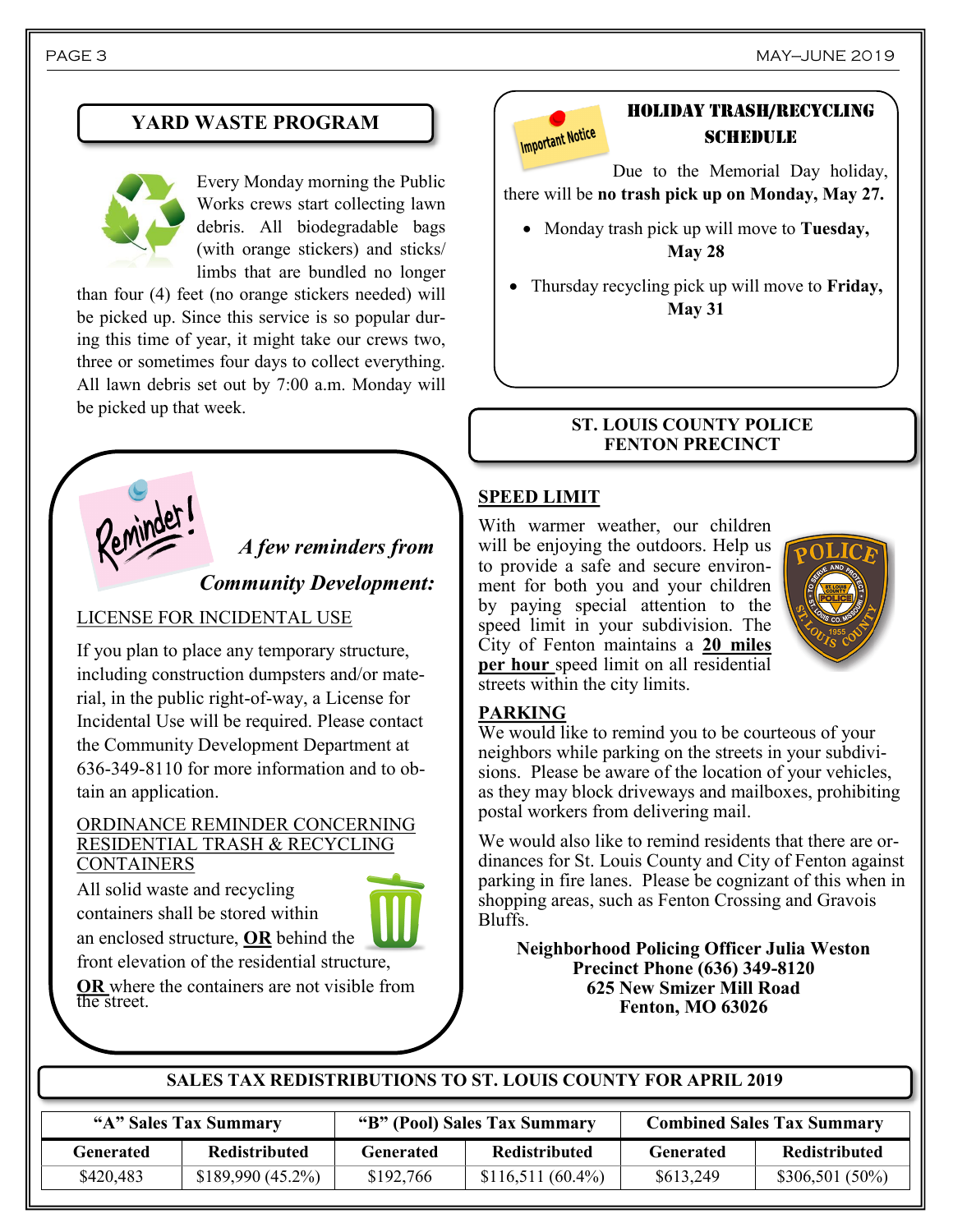#### **DECISIONS FROM THE APRIL 25, 2019 BOARD OF ALDERMEN MEETING**

#### *DECISIONS*

 $\checkmark$  Approved, with conditions, CASE 2019-SPR-08, a Petition by Gravois Bluffs A, LLC, for Site Plan Review of a proposed exterior building remodel for Club Fitness at 751 Gravois Bluffs Blvd.



- Approved, with conditions, CASE 2019-SP-02, a Petition by Harrison French & Associates on behalf of Walmart for review of a Sign Plan for proposed signage at 653 Gravois Bluffs Blvd.
- Approved, with conditions, CASE 2019-SPR-09, a Petition by US Capital Development for Site Plan Review of a proposed 182,400 square-foot warehouse building located at 2055 Fenton Logistics Park Blvd.
- $\checkmark$  Approved, with conditions, CASE 2019-SPR-10, a Petition by Cliff Heitmann of Bax Engineering for Site Plan Review of a proposed 4,500 square-foot building for Jacob Sunroom and Exteriors at 1707 Gilsinn Lane.
- Approved a request from St. Paul Parish to create one-way street parking and traffic flow on Forest Knoll Dr., Heathwood Ln., Fircrest Ln., Sennawood Dr., and Buckwood Ct. beginning at noon on May 24, 2019 through 10:00 p.m. on May 25.
- ✓ Approved a request from St. Paul Parish to close Gregory Ln., New Smizer Mill Rd., and Forest Knoll (North End) on May 25, 2019 from 9:30 a.m.—9:45 a.m. for their annual Homecoming Parade.
- Approved a request from St. Paul Parish for a temporary liquor license to sell beer on May 24 from 5:00 p.m.— 10:00 p.m. and May 25 from 10:00 a.m.—10:00 p.m.
- $\checkmark$  Approved to cancel the July 4 Committee Meetings, due to the Holiday, and to combine agenda items with the July 11 Committee Meetings.
- $\checkmark$  Approved a request to allow Staff and the City Attorney to research street lights in the City of Fenton and determine which are paid for by the City and which are not.
- $\checkmark$  Approved a request from St. Louis County Police to utilize Shelters 1 and 2 at Fenton City Park at no cost for their Summer Kick-Off BBQ.
- $\checkmark$  Approved seeking bids for the Beacon Printing Services.
- $\checkmark$  Approved a request to utilize the old library space for business meeting room rentals and various senior activities.
- $\checkmark$  Approved a request to execute the second-year contract extension with Essential Network Technologies.
- Approved changes to the City Clerk Job Description.

Approved the certification of the April 2, 2019 Election.

# *ORDINANCES*

- ✓ **#3915** Ord. approving a Special Use Permit for Shirjivan, L.L.C. to operate a Super 8 Hotel at 650 South Highway Drive.
- $\checkmark$  #3916 Ord. approving a final Subdivision Plat Petition by US Capital Development to subdivide an existing 124.33-acre lot, described as part of the Boundary Adjustment Plat of part of Lots 4, 5, 6, and 7 of the Andrew Murphy Estate, into three (3) lots.
- ✓ **Bill 19-30** Ord. approving a Special Use Permit for Jiten Patel to operate an Independent Hotel (Motel) at 650 South Highway Drive. *Bill not read.*
- ✓ **#3917** Ord. amending Chapter 400, General Provisions, and Chapter 476, Land Use Matrix, and adding a new Chapter 455 relating to regulations for Medical Marijuana Businesses.
- ✓ **#3918** Ord. repealing and replacing Chapter 463 of the Municipal Code of the City of Fenton, Missouri relating to Special Events.
- ✓ **#3919** Ord. authorizing the Mayor to execute an agreement with Gershenson Construction Co., Inc. for the Westside Park Path Reconstruction Project.
- ✓ **#3920** Ord. authorizing the purchase of a DSE Demo consisting of a Time Manufacturing RTG per Spec 11268 VST-47-MHI, Dakota Steel Service Body and Accessories on a 2019 Ford F-550 through the State Cooperative Purchasing Contract.

# **NEW BUSINESS CORNER**

The following businesses have received an Occupancy Permit and are calling Fenton "home."

**Tytan Health Care** 404 Gravois Road (*herbal apothocary)* 



**May Commercial Properties** 757 Gravois Road *(commercial property office)*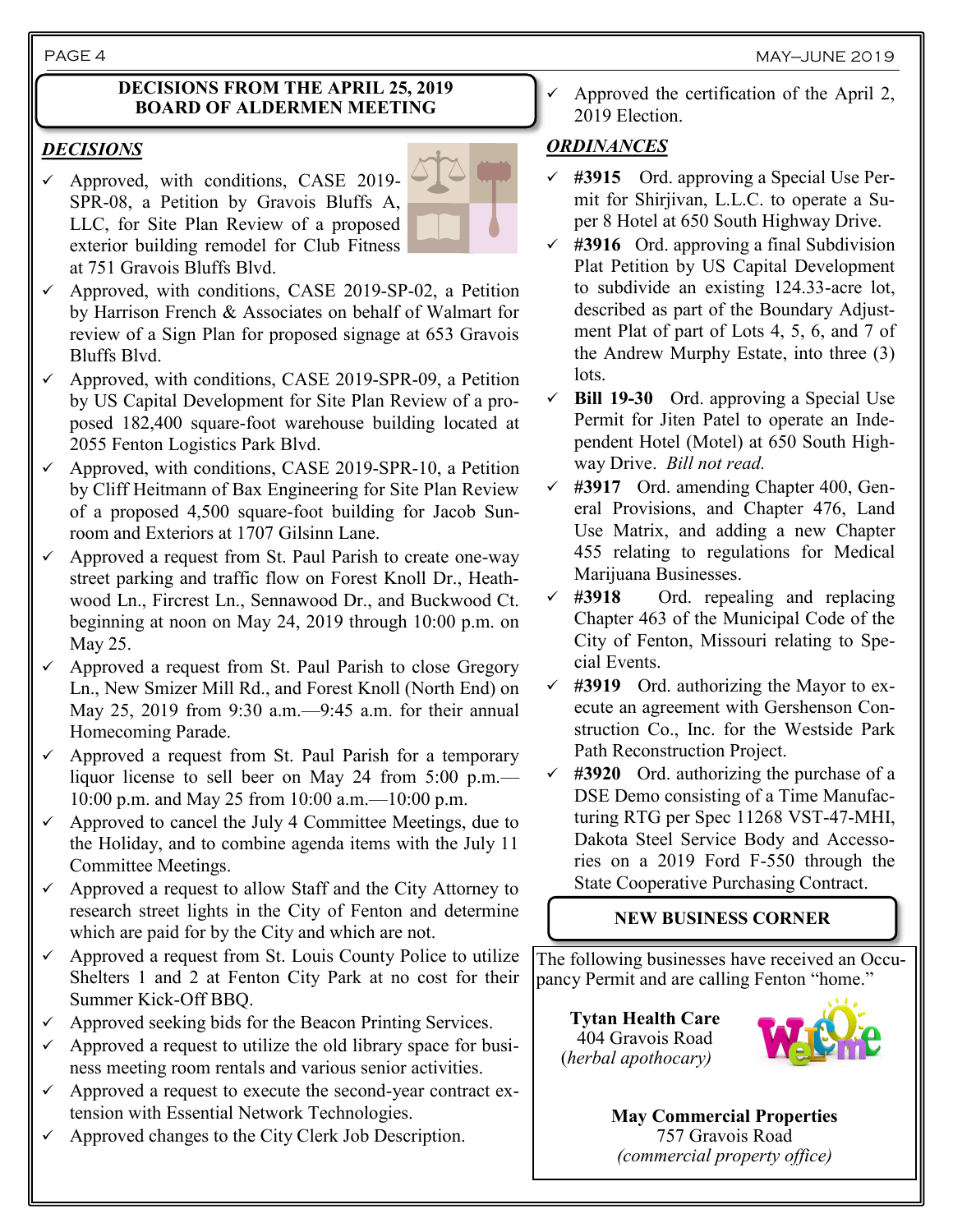# **PARKS & RECREATION**

#### **UPCOMING PROGRAM OFFERINGS**

For detailed information, including program fees and registration requirements, please call RiverChase of Fenton at **(636) 343-0067** or visit our website at **www.fentonmo.org.**



# **SENIOR (55+) LUNCH AND BINGO**

Adults 55+ can enjoy a game of Bingo followed by a tasty lunch on Wednesday, June 12. Meatball Subs will be served. Cost is \$7 per person.

# **GROUP CYCLING**

This is a cardiovascular training activity on stationary bikes using visualization and variable intensity. Classes begin Tuesday, May 28 and Thursday, May

30. \$41 for residents and members, \$49 for non-members.

# **MEMORIAL DAY CEREMONY**

Come join us at the Heroes Memorial in Fenton City Park on Monday, May 27th at 10:00 a.m. as we honor the brave men and women who have sacrificed so



much to keep our country safe. Lawn chairs are recommended.

### **FENTON COMMUNITY AND FARMERS MARKET**



Celebrate our 7th season with us on opening day on Saturday, May 18! Enjoy music from [Miss Crystal's Pretty Good String Band,](https://www.facebook.com/MissCrystalAndTheCodgers/?fref=mentions&__xts__%5B0%5D=68.ARAMWfa6I7u9EL7JP5p9CzQBLbZhWrr74WIm7EtKx26TMeFPU-u30U7zSLde5PMliIM0qIVOFK4035BWqwZyjsLdO712_6PiNrONL2cLIkBJVWUH12ooK5aOia-eA9d8AEtpKKwmHyrfNF6ZQZ4oPMNVdK-zcieq3WjsUumY7RSIE1_F) face painting by [Face Painting by Sony,](https://www.facebook.com/SoniaKPalmisano/?fref=mentions&__xts__%5B0%5D=68.ARAMWfa6I7u9EL7JP5p9CzQBLbZhWrr74WIm7EtKx26TMeFPU-u30U7zSLde5PMliIM0qIVOFK4035BWqwZyjsLdO712_6PiNrONL2cLIkBJVWUH12ooK5aOia-eA9d8AEtpKKwmHyrfNF6ZQZ4oPMNVdK-zcieq3WjsUumY7RSIE1_FQ36hsSmfe) free reusable bags from [SSM Health St. Clare](https://www.facebook.com/ssmhealthstclarefenton/?fref=mentions&__xts__%5B0%5D=68.ARAMWfa6I7u9EL7JP5p9CzQBLbZhWrr74WIm7EtKx26TMeFPU-u30U7zSLde5PMliIM0qIVOFK4035BWqwZyjsLdO712_6PiNrONL2cLIkBJVWUH12ooK5aOia-eA9d8AEtpKKwmHyrfNF6ZQZ4oPMNVdK-zcieq3WjsUumY7RSIE1_FQ3)  [Hospital](https://www.facebook.com/ssmhealthstclarefenton/?fref=mentions&__xts__%5B0%5D=68.ARAMWfa6I7u9EL7JP5p9CzQBLbZhWrr74WIm7EtKx26TMeFPU-u30U7zSLde5PMliIM0qIVOFK4035BWqwZyjsLdO712_6PiNrONL2cLIkBJVWUH12ooK5aOia-eA9d8AEtpKKwmHyrfNF6ZQZ4oPMNVdK-zcieq3WjsUumY7RSIE1_FQ3) - Fenton (while supplies last), free cook books from [Century Credit Un-](https://www.facebook.com/centurycu/?fref=mentions&__xts__%5B0%5D=68.ARAMWfa6I7u9EL7JP5p9CzQBLbZhWrr74WIm7EtKx26TMeFPU-u30U7zSLde5PMliIM0qIVOFK4035BWqwZyjsLdO712_6PiNrONL2cLIkBJVWUH12ooK5aOia-eA9d8AEtpKKwmHyrfNF6ZQZ4oPMNVdK-zcieq3WjsUumY7RSIE1_FQ36hsSmfeXSaYxh)

[ion](https://www.facebook.com/centurycu/?fref=mentions&__xts__%5B0%5D=68.ARAMWfa6I7u9EL7JP5p9CzQBLbZhWrr74WIm7EtKx26TMeFPU-u30U7zSLde5PMliIM0qIVOFK4035BWqwZyjsLdO712_6PiNrONL2cLIkBJVWUH12ooK5aOia-eA9d8AEtpKKwmHyrfNF6ZQZ4oPMNVdK-zcieq3WjsUumY7RSIE1_FQ36hsSmfeXSaYxh) (while supplies last), and, of course, all of the wonderful products from our vendors!

Market sponsored by: [SSM Health St. Clare Hospital](https://www.facebook.com/ssmhealthstclarefenton/?fref=mentions&__xts__%5B0%5D=68.ARAMWfa6I7u9EL7JP5p9CzQBLbZhWrr74WIm7EtKx26TMeFPU-u30U7zSLde5PMliIM0qIVOFK4035BWqwZyjsLdO712_6PiNrONL2cLIkBJVWUH12ooK5aOia-eA9d8AEtpKKwmHyrfNF6ZQZ4oPMNVdK-zcieq3WjsUumY7RSIE1_FQ3) - Fen[ton,](https://www.facebook.com/ssmhealthstclarefenton/?fref=mentions&__xts__%5B0%5D=68.ARAMWfa6I7u9EL7JP5p9CzQBLbZhWrr74WIm7EtKx26TMeFPU-u30U7zSLde5PMliIM0qIVOFK4035BWqwZyjsLdO712_6PiNrONL2cLIkBJVWUH12ooK5aOia-eA9d8AEtpKKwmHyrfNF6ZQZ4oPMNVdK-zcieq3WjsUumY7RSIE1_FQ3) [Lawn Doctor of Fenton Eureka Wildwood,](https://www.facebook.com/Lawn-Doctor-of-Fenton-Eureka-Wildwood-141557060072517/?fref=mentions&__xts__%5B0%5D=68.ARAMWfa6I7u9EL7JP5p9CzQBLbZhWrr74WIm7EtKx26TMeFPU-u30U7zSLde5PMliIM0qIVOFK4035BWqwZyjsLdO712_6PiNrONL2cLIkBJVWUH12ooK5aOia-eA9d8AEtpKKwmHyrfNF6ZQZ4) and Renewal [by Andersen of St. Louis](https://www.facebook.com/renewalbyandersenstl/?fref=mentions&__xts__%5B0%5D=68.ARAMWfa6I7u9EL7JP5p9CzQBLbZhWrr74WIm7EtKx26TMeFPU-u30U7zSLde5PMliIM0qIVOFK4035BWqwZyjsLdO712_6PiNrONL2cLIkBJVWUH12ooK5aOia-eA9d8AEtpKKwmHyrfNF6ZQZ4oPMNVdK-zcieq3WjsUumY7RSIE1_FQ36h)

# **FENTON HISTORICAL SOCIETY**

The monthly meeting of the Fenton Historical Society will be held on **Thursday, June 6 at 7:00 p.m.** The Fenton Historical Society is located at #1 Church Street in Olde Towne Fenton.

For more information, call (636) 326-0808 or visit our website: **www.fentonhistory.com.**



### **HELP KEEP FENTON BEAUTIFUL!**

It's SPRING! People are going for walks in their neighborhoods and parks, or are enjoying the use of one of the City's nice shelters or athletic fields. Please help



keep our City clean by not littering. If you see any litter, please pick it up and discard it in a proper receptacle. Also, if you are walking your dog, please carry a plastic bag for dog litter and dispose of it properly. Thank you for your help to keep our City clean!







@FentonParks @FentonParks www.facebook.com/FentonParks www.facebook.com/FentonFarmersMarket